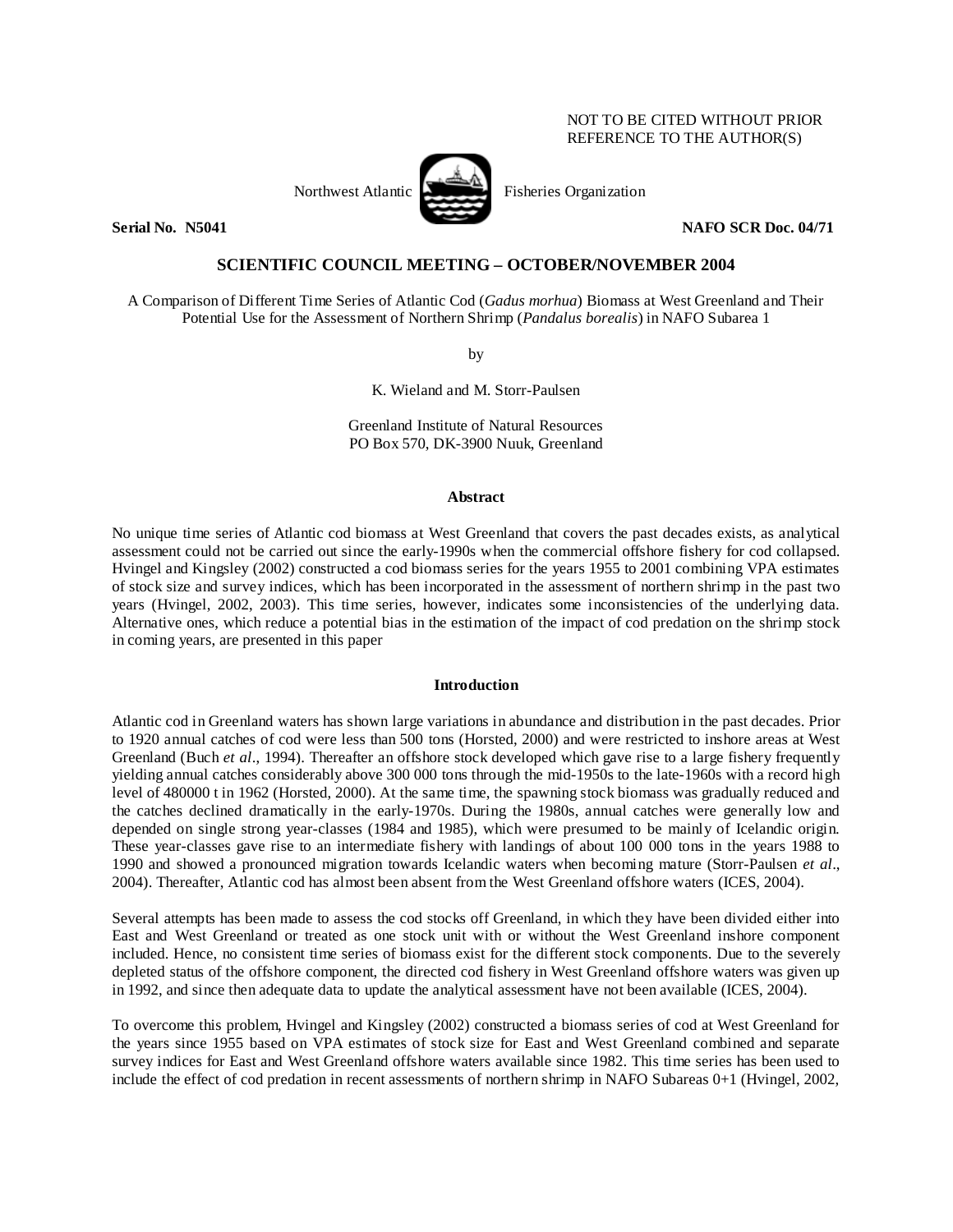2003) adopted by the Standing Committee on Fisheries Science (STACFIS) and the Scientific Council of NAFO (Anon., 2003).

This paper compares the cod biomass series by Hvingel and Kingsley (2002) with alternative ones and identifies some inconsistencies, which may result in a substantial bias in the estimation of the impact of cod predation on the shrimp stock.

## **Materials and Methods**

The basic data series used in this study were as follows:

- A historical VPA for West Greenland cod comprising the inshore and the offshore component is given in (Buch *et al*., 1994). Here, the period 1924 to 1989 is covered, but no attempts were made to correct for emigration.
- The offshore cod population off East and West Greenland was assessed as one stock unit and distinguished from the West Greenland inshore component for the first time in 1996 using data back to 1955 (ICES, 1996). The final year of the VPA was 1992 discarding conflicting data for the years 1993-1995, in which exceptional high fishing mortality coefficients were recorded. The effect of emigration was only covered for the 1973 and the 1984 year-class through an increase of the natural mortality for age 5 and older.
- A stratified random groundfish survey covering the shelf area outside the 3 nautical mile limit and the continental slope down to a depth of 400 m off East and West Greenland (ICES Area 14 and NAFO Div. 1B-1F) has been conducted annually by Germany since 1982. However, area coverage at East Greenland has been incomplete in three years, i.e. (1984, 1992 and 1994) and at West Greenland the northernmost area (NAFO Div. 1B and 1C) was not covered in 1995 and 2001-2003 due to technical reasons. The survey is primarily targeted at cod, and the fishing gear used is a groundfish trawl rigged with a heavy ground gear. The survey provides swept area estimates of abundance (by age) and biomass (all ages pooled) for the East and the West Greenland offshore component, which form the primary basis for the current evaluation of the status of the offshore stock (ICES, 2004).

The VPA estimates and the survey indices were combined in three different ways to construct time series of cod biomass for the entire period, i.e. 1924 to present or 1955 to present, which are listed in table 1 and described in detail below.

### Time series by Hvingel and Kingsley (2002)

The approach by Hvingel and Kingsley (2002) involves three steps:

- For the years 1955-1992, the VPA estimates of cod biomass (age 3+), which were assumed to represent absolute biomass, for East and West Greenland offshore waters combined (ICES, 1996) were multiplied with 0.6, which was the average fraction of survey biomass allocated to West Greenland in the years 1982-1992 (Fig. 1). This includes years of incomplete survey coverage at East Greenland as well the years since 1989 in which the survey index ratio drastically declined due to the homing migration of maturing cod to East Greenland and further to Iceland. It is thus highly questionable whether the mean ratio of 0.6 is valid for the 1950s and 1960s when a spawning stocks of considerable size existed at West Greenland (Buch *et al*., 1994).
- For the years 1982-1992, the VPA estimates were partitioned into a West Greenland component using the annual East to West Greenland survey index ratios (Fig. 1). This was also done for the years 1984 and 1992 in which the area coverage of the survey was incomplete at East Greenland (ICES, 2004) and the survey index ratio might not have been representative for the relative distribution of the stock.
- For the years 1993 and forward, the survey indices for West Greenland were divided with 0.46, which is the mean survey to VPA ratio for East and West Greenland combined for the year 1990-1992. This conversion is based on a rather low survey to VPA ratio compared to the years 1986 to 1989 (Fig. 2) and includes 1992 in which the area coverage of the survey was incomplete at West Greenland.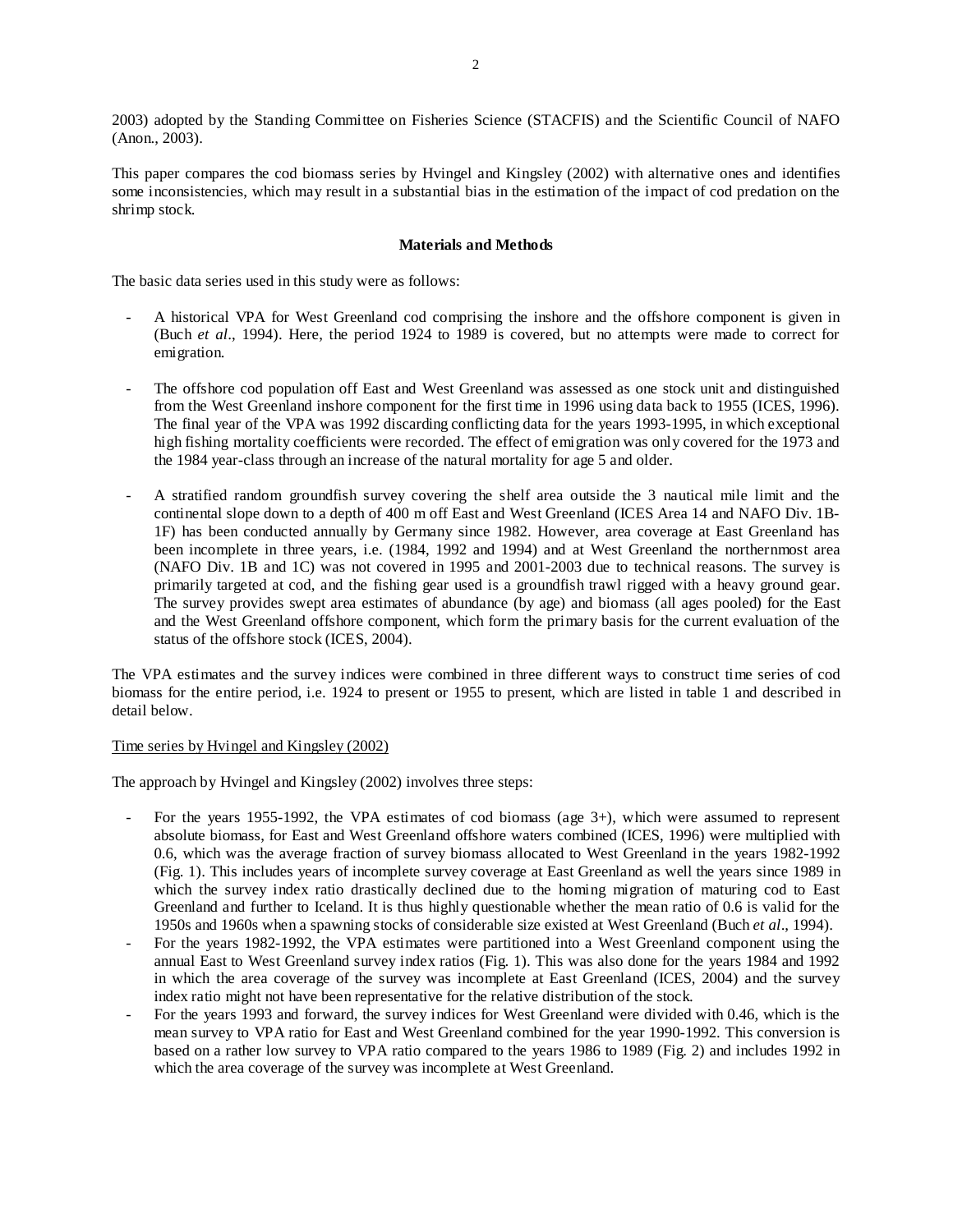### Revised time series following the approach by Hvingel and Kingsley (2002)

Here, years of incomplete area coverage in the survey were excluded from the calculation of the fraction of cod biomass allocated to West Greenland and the mean survey index to VPA ratio:

- For the years 1955-1992, the VPA estimates of cod biomass (age 3+) for East and West Greenland offshore waters combined (ICES, 1996) were multiplied with 0.76, which was the average fraction of survey biomass at West Greenland in the years 1982-1988 excluding 1984 (Fig. 1).
- For the years 1982-1992, the VPA estimates were partitioned into a West Greenland component using the annual East to West Greenland survey index ratios, except for the years 1984 and 1992 for which the fraction of cod biomass at West Greenland was interpolated based on the year before and the year after.
- For the years 1993 and forward, the survey indices for West Greenland were divided with 1.44, which is the mean survey to VPA ratio for East and West Greenland combined for the entire overlapping period excluding the years 1984 and 1992. The annual survey to VPA ratios were highly variable (Fig. 2) and the correlation between the survey and the VPA was quite poor  $(r^2 = 0.26, n.s.).$

#### New time series based on Buch et al. (1984)

- For the years 1924-1989, VPA estimates of cod biomass (age 3+) for West Greenland offshore and inshore waters combined were used. No attempt was made to split these estimates into an offshore and an inshore component because neither explicit biomass estimates nor comparable catch-per-unit-effort data for the two components exist.
- For the years 1990 and forward, the survey indices for West Greenland were converted to VPA estimates using the mean survey to VPA ratio for the overlapping time period, i.e. the years 1982-1989 (Fig. 3). As this ratio is very close to 1, the converted survey indices are almost identical to the original ones.

Despite a high variability of the annual survey to VPA ratios for West Greenland (Fig. 3), the survey correlates fairly well with the VPA ( $r^2 = 0.91$ ,  $p \le 0.001$ ; Fig. 4). However, the resulting regression has not been used to convert the survey indices due to its substantial intercept, which would give biomass estimates of around 60 000 tons for all years since 1991 when the survey indices were at or below 5 000 tons.

### **Results and Discussion**

The estimates of the absolute biomass given in Hvingel and Kingsley (2002) were substantially below the survey indices for 1986 to 1989 and above the survey indices for all other years (Fig. 5). This would correspond to a drastic change in catchability in the survey from values between 1.7 and 2.8 in the period 1986 to 1989 to about 0.5 for the years 1993 to 2003 (and all future years), and means that a survey index of 660 000 tons (as observed in 1988) was downscaled to about 310 000 tons, but the same value would result in a absolute biomass estimate of 1 450 000 tons if occurring in any coming year. This inconsistency, which might be ignored at the current low level of the cod stock, would lead to a considerable overestimation of the consumption of shrimp in the case of a future increase of the survey biomass index to the level seen in the late-1980s.

The revised biomass estimates using the approach by Hvingel and Kingsley (2002) but excluding years of incomplete survey area coverage were above the original ones in the years prior to 1982 (Fig. 5). They were almost identical to the original estimates by Hvingel and Kingsley (2002) for the years 1982 to 1992 but fell slightly below the survey biomass indices in all years thereafter. Hence, the change in the mean survey to VPA ratio from 2.1 in the years 1986 to 1989 to the value of 1.44 used for the conversion of the survey indices since 1993 was less pronounced than for the original time series used by Hvingel and Kingsley (2002).

The biomass estimates based on the VPA for West Greenland offshore and inshore waters combined coincides well with the two other time series in the years 1969 to 1975, exceeds the other two in the years 1976 to 1989 and are almost identical with the survey indices thereafter (Fig. 5). The survey to VPA ratio amounts to 2.3 in 1986 when a high amount of age 2 cod was encountered in the survey (ICES, 2004), was about 1.3 in 1987 and 1988 and between 0.3 and 0.8 in the other years of the overlapping period. It should be kept in mind that the VPA from Buch *et al*. (1994) includes both, offshore and inshore (fjord areas and coastal waters) catches, and that the inshore areas contributed to about 24 % of the total landings on average in the period 1924 to 1989 (ICES, 2004, Fig. 6). In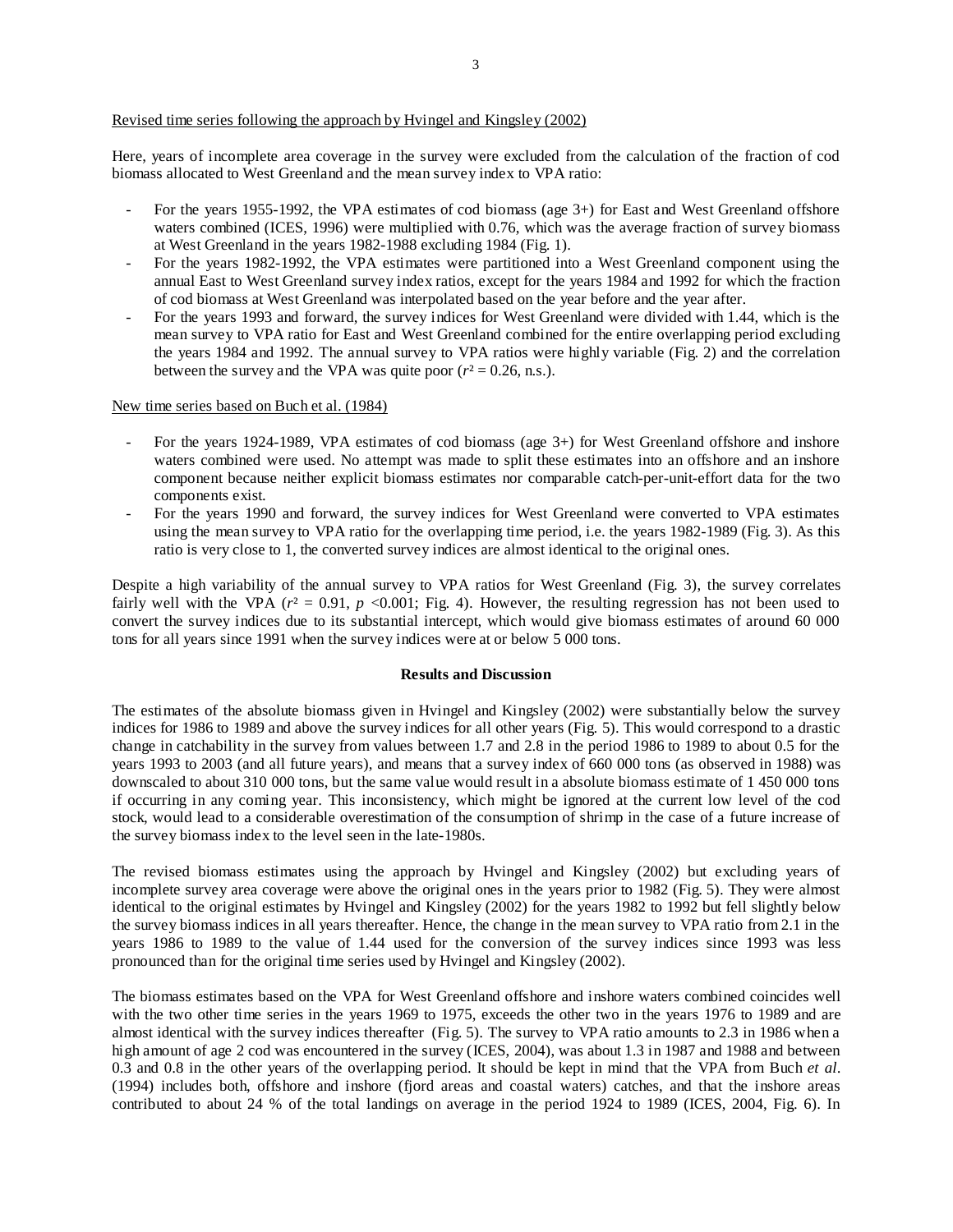addition to several fjord systems, the inshore catches originated from the Disko Bay (NAFO Div. 1A) and the coastal waters of the Julianehåb Bight (NAFO Div. 1F), which are included in the assessment area for northern shrimp. The German groundfish survey does neither cover the Disko Bay nor the inner part of Julianehåb Bight, and it is unlikely that the VPA estimates were substantially above the absolute offshore population biomass of cod considering that the mean survey index to VPA ratio was almost 1.

The VPA's considered in this study give estimates of stock biomass for age 3+ while the survey indices also comprises younger ages. This might explain why the survey indices were above the VPA estimates in the late-1980s when two strong year-classes were encountered in West Greenland waters. However, due to gear specifications cod is not quantitatively represented in the survey catches before age 3. Information on mean weight at age was missing for several combinations of year and age (Rätz, 2004). Moreover, using interpolated mean weights at age resulted in a biomass of age 3+ that was more than 30% above the original swept area estimate for all ages pooled in one year. Hence, it was not possible to use survey biomass indices for age  $3+$  for comparison with VPA estimates.

The different survey to VPA ratios applied in the conversion of the survey indices in the three time series of cod biomass has only a minor effect on the assessment of the impact of cod predation for the stock of northern shrimp if cod biomass remains at a low level, which is suggested by Storr-Paulsen and Wieland (2004) to be the case in the 2004. But an increase of the survey indices for cod to values observed in the late-1980s would lead to quite significant alterations of the estimated cod population biomass (Fig. 7) and consequently in the estimation of the amount of northern shrimp consumed by cod.

#### **Conclusions**

All of the three time series of cod biomass presented in this study would cause an underestimation of the consumption of shrimp in the late-1980s if the survey indices were closer to the absolute biomass than the VPA estimates. However, the series of biomass estimates based on Buch *et al*. (1994) appears to be preferably to the two other ones because it avoids the extension back in time using an uncertain mean biomass proportion for West Greenland and because its average deviation from the survey indices was the lowest, which should give less biased results for the coming years. However, this data series is affected by the inclusion of inshore areas, in which the major fraction of catches were taken in the mid 1920s as well as from the late-1970s to the late-1980s, and alternative approaches might be explored, e.g. based on abundance rather than on biomass.

#### **References**

- ANON. 2003. Report of the Scientific Council Meeting, 5-11 November 2003. *NAFO SCS Doc*., No. 25, Serial No. N4934.
- BUCH, E., S. A. HORSTED, and H. HOVGÅRD. 1994. Fluctuations in the occurrence of cod in Greenland waters and their possible causes. *ICES Mar. Sci. Symp*., **198**: 158-174.
- HORSTED, S. A. 2000. A review of the cod fisheries at Greenland, 1910-1995*. J. Northw. Atl. Fish. Sci*., **28**: 1- 112.
- HVINGEL, C. 2002. Assessment, prediction and risk analysis of stock development: Shrimp off West Greenland, 2002. *NAFO SCR Doc*., No. 157, Serial No. N4786.
- HVINGEL, C. (2003): Assessment, prediction and risk analysis: Stock development and production of northern shrimp off West Greenland. *NAFO SCR Doc*., No. 73, Serial No. N4912.
- HVINGEL, C., and M. C. S. KINGSLEY. 2002. A framework for the development of management advice on a shrimp stock using a Bayesian approach. *NAFO SCR Doc*., No. 158, Serial No. N4787.
- ICES. 1996. Report of the North Western Working Group. *ICES C.M. Doc*., No. 1996/Assess:15.
- ICES. 2004. Report of the North Western Working Group. *ICES C.M. Doc*., No. 2004/ACFM:25.
- RÄTZ, H.-J. 2004. Groundfish survey results for cod off Greenland (offshore component) 1982-2003. Working Document 12, ICES North Western Working Group, 2004.
- STORR-PAULSEN, M., and K. WIELAND. 2004. A preliminary estimate of cod biomass (*Gadus morhua*) West Greenland offshore waters (NAFO Subarea 1) in 2004. *NAFO SCR Doc*., No. 04/70, Serial No. N5040.
- STORR-PAULSEN, M., K. WIELAND, H. HOVGÅRD, and H.-J. RÄTZ. 2004. The stock structure of Atlantic cod (*Gadus morhua*) in West Greenland waters: Implications of transport and migration. *ICES J. Mar. Sci*., **61**(6): 972-982.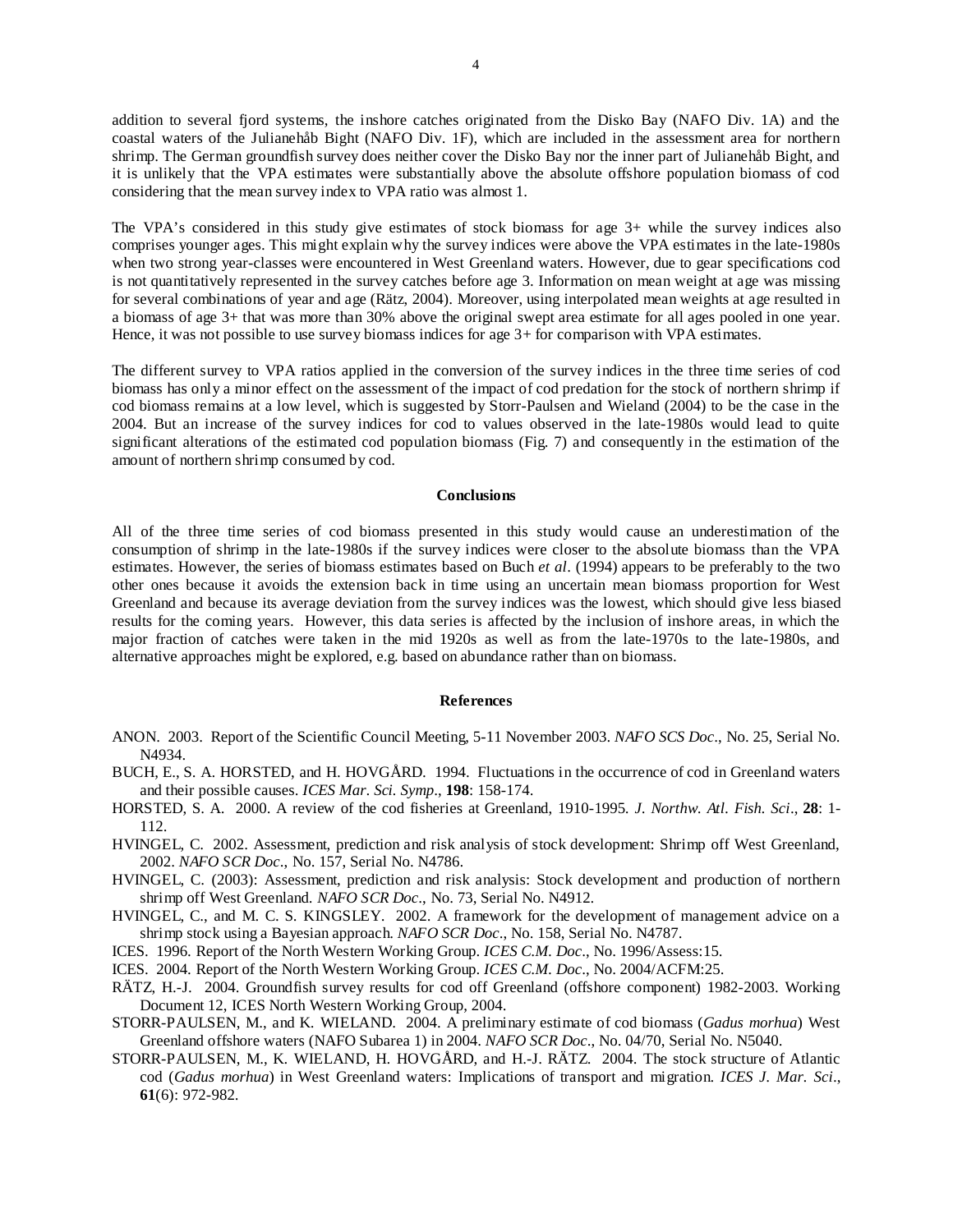|  |  |  |                                                                              |  |  | TABLE 1. Time series of Atlantic cod biomass ('000 tons) at West Greenland (a): East and West Greenland |  |  |  |
|--|--|--|------------------------------------------------------------------------------|--|--|---------------------------------------------------------------------------------------------------------|--|--|--|
|  |  |  |                                                                              |  |  | offshore combined, age 3+ (ICES, 1996); b): German groundfish survey, all ages (ICES, 2004); c): West   |  |  |  |
|  |  |  | Greenland offshore and inshore combined, age 3+ (Buch <i>et al.</i> , 1994). |  |  |                                                                                                         |  |  |  |

|      | $\mathbf{1}$                 |                                | $2$ :                       |                                                                            | Survey <sup>b)</sup> converted to | 3):                              |                                   |
|------|------------------------------|--------------------------------|-----------------------------|----------------------------------------------------------------------------|-----------------------------------|----------------------------------|-----------------------------------|
|      | Hvingel & Kingsley (2002)    |                                |                             | VPA <sup>a)</sup> proportion at West VPA <sup>a</sup> ) proportion at West | VPA <sup>a)</sup> based on mean   | VPA <sup>c)</sup> West Greenland | Survey <sup>b)</sup> converted to |
|      |                              |                                |                             |                                                                            |                                   |                                  |                                   |
|      | VPA <sup>a)</sup> proportion | Survey <sup>b)</sup> converted | Greenland based on          | Greenland based on survey                                                  | survey to VPA ratio               | offshore and inshore             | VPA <sup>o)</sup> based on mean   |
| Year | at West Greenland            | to VPA <sup>a)</sup>           | survey '82-'88 ('84 excl.*) | ('84 and '92 interpolated *) 82-92 ('84 and '92 excl.*)                    |                                   | combined                         | survey to VPA ratio 82-89         |
| 1924 |                              |                                |                             |                                                                            |                                   | 693.2                            |                                   |
| 1925 |                              |                                |                             |                                                                            |                                   | 878.1                            |                                   |
| 1926 |                              |                                |                             |                                                                            |                                   | 923.6                            |                                   |
| 1927 |                              |                                |                             |                                                                            |                                   | 1019.5                           |                                   |
| 1928 |                              |                                |                             |                                                                            |                                   | 1045.6                           |                                   |
| 1929 |                              |                                |                             |                                                                            |                                   | 1327.0                           |                                   |
| 1930 |                              |                                |                             |                                                                            |                                   | 1422.5                           |                                   |
| 1931 |                              |                                |                             |                                                                            |                                   | 1311.2                           |                                   |
| 1932 |                              |                                |                             |                                                                            |                                   | 1127.0                           |                                   |
| 1933 |                              |                                |                             |                                                                            |                                   | 963.5                            |                                   |
|      |                              |                                |                             |                                                                            |                                   |                                  |                                   |
| 1934 |                              |                                |                             |                                                                            |                                   | 933.3                            |                                   |
| 1935 |                              |                                |                             |                                                                            |                                   | 914.7                            |                                   |
| 1936 |                              |                                |                             |                                                                            |                                   | 963.1                            |                                   |
| 1937 |                              |                                |                             |                                                                            |                                   | 1175.9                           |                                   |
| 1938 |                              |                                |                             |                                                                            |                                   | 1535.5                           |                                   |
| 1939 |                              |                                |                             |                                                                            |                                   | 1921.6                           |                                   |
| 1940 |                              |                                |                             |                                                                            |                                   | 2296.9                           |                                   |
| 1941 |                              |                                |                             |                                                                            |                                   | 2564.5                           |                                   |
| 1942 |                              |                                |                             |                                                                            |                                   | 2863.4                           |                                   |
| 1943 |                              |                                |                             |                                                                            |                                   | 3033.4                           |                                   |
| 1944 |                              |                                |                             |                                                                            |                                   | 3248.1                           |                                   |
| 1945 |                              |                                |                             |                                                                            |                                   | 3304.3                           |                                   |
| 1946 |                              |                                |                             |                                                                            |                                   | 3677.0                           |                                   |
| 1947 |                              |                                |                             |                                                                            |                                   | 3586.1                           |                                   |
| 1948 |                              |                                |                             |                                                                            |                                   | 3740.9                           |                                   |
|      |                              |                                |                             |                                                                            |                                   |                                  |                                   |
| 1949 |                              |                                |                             |                                                                            |                                   | 4128.7                           |                                   |
| 1950 |                              |                                |                             |                                                                            |                                   | 4076.5                           |                                   |
| 1951 |                              |                                |                             |                                                                            |                                   | 3722.9                           |                                   |
| 1952 |                              |                                |                             |                                                                            |                                   | 3285.7                           |                                   |
| 1953 |                              |                                |                             |                                                                            |                                   | 2855.3                           |                                   |
| 1954 |                              |                                |                             |                                                                            |                                   | 2848.3                           |                                   |
| 1955 | 1729.3                       |                                | 2204.9                      |                                                                            |                                   | 2731.4                           |                                   |
| 1956 | 1662.5                       |                                | 2119.7                      |                                                                            |                                   | 2298.7                           |                                   |
| 1957 | 1286.1                       |                                | 1639.8                      |                                                                            |                                   | 2037.5                           |                                   |
| 1958 | 1333.1                       |                                | 1699.7                      |                                                                            |                                   | 1866.2                           |                                   |
| 1959 | 1294.3                       |                                | 1650.3                      |                                                                            |                                   | 1687.7                           |                                   |
| 1960 | 1589.2                       |                                | 2026.2                      |                                                                            |                                   | 1823.1                           |                                   |
| 1961 | 1591.9                       |                                | 2029.7                      |                                                                            |                                   | 1793.9                           |                                   |
| 1962 | 1459.7                       |                                | 1861.2                      |                                                                            |                                   | 1469.2                           |                                   |
| 1963 | 1448.6                       |                                | 1846.9                      |                                                                            |                                   | 1328.4                           |                                   |
| 1964 | 1457.0                       |                                | 1857.6                      |                                                                            |                                   | 1327.6                           |                                   |
|      |                              |                                |                             |                                                                            |                                   |                                  |                                   |
| 1965 | 1348.4                       |                                | 1719.2                      |                                                                            |                                   | 1345.3                           |                                   |
| 1966 | 1386.9                       |                                | 1768.3                      |                                                                            |                                   | 1254.9                           |                                   |
| 1967 | 1241.8                       |                                | 1583.4                      |                                                                            |                                   | 1167.5                           |                                   |
| 1968 | 877.5                        |                                | 1118.8                      |                                                                            |                                   | 904.9                            |                                   |
| 1969 | 535.9                        |                                | 683.3                       |                                                                            |                                   | 637.4                            |                                   |
| 1970 | 392.7                        |                                | 500.6                       |                                                                            |                                   | 442.2                            |                                   |
| 1971 | 334.9                        |                                | 427.0                       |                                                                            |                                   | 372.8                            |                                   |
| 1972 | 227.5                        |                                | 290.1                       |                                                                            |                                   | 283.0                            |                                   |
| 1973 | 136.8                        |                                | 174.5                       |                                                                            |                                   | 179.5                            |                                   |
| 1974 | 85.8                         |                                | 109.4                       |                                                                            |                                   | 132.1                            |                                   |
| 1975 | 62.9                         |                                | 80.2                        |                                                                            |                                   | 108.5                            |                                   |
| 1976 | 133.0                        |                                | 169.6                       |                                                                            |                                   | 228.8                            |                                   |
| 1977 | 122.4                        |                                | 156.1                       |                                                                            |                                   | 251.7                            |                                   |
| 1978 | 120.3                        |                                | 153.4                       |                                                                            |                                   | 253.5                            |                                   |
| 1979 | 135.3                        |                                | 172.4                       |                                                                            |                                   | 217.3                            |                                   |
| 1980 | 106.9                        |                                | 136.3                       |                                                                            |                                   | 240.4                            |                                   |
| 1981 | 103.6                        |                                | 132.1                       |                                                                            |                                   | 178.3                            |                                   |
| 1982 | 135.1                        |                                |                             | 135.1                                                                      |                                   | 190.9                            | 128.2                             |
| 1983 | 87.5                         |                                |                             | 87.5                                                                       |                                   | 134.0                            | 82.2                              |
| 1984 | 52.7                         |                                |                             | 57.1                                                                       |                                   | 79.0                             | 25.5                              |
| 1985 | 30.6                         |                                |                             | 30.6                                                                       |                                   | 51.7                             | 35.6                              |
|      |                              |                                |                             |                                                                            |                                   |                                  |                                   |
| 1986 | 41.4                         |                                |                             | 41.4                                                                       |                                   | 38.4                             | 86.5                              |
| 1987 | 231.0                        |                                |                             | 231.0                                                                      |                                   | 466.7                            | 636.9                             |
| 1988 | 307.0                        |                                |                             | 307.0                                                                      |                                   | 481.2                            | 606.4                             |
| 1989 | 191.6                        |                                |                             | 191.6                                                                      |                                   | 403.2                            | 333.0                             |
| 1990 | 57.5                         |                                |                             | 57.5                                                                       |                                   |                                  | 34.3                              |
| 1991 | 7.4                          |                                |                             | 7.4                                                                        |                                   |                                  | 5.1                               |
| 1992 | 8.4                          |                                |                             | 9.2                                                                        |                                   |                                  | 0.6                               |
| 1993 |                              | 0.8                            |                             |                                                                            | 0.2                               |                                  | 0.4                               |
| 1994 |                              | 0.3                            |                             |                                                                            | 0.1                               |                                  | 0.1                               |
| 1995 |                              | 0.1                            |                             |                                                                            | 0.0                               |                                  | 0.1                               |
| 1996 |                              | 0.8                            |                             |                                                                            | 0.3                               |                                  | 0.4                               |
| 1997 |                              | 0.6                            |                             |                                                                            | 0.2                               |                                  | 0.3                               |
| 1998 |                              | 0.3                            |                             |                                                                            | 0.1                               |                                  | 0.1                               |
| 1999 |                              | 0.5                            |                             |                                                                            | 0.2                               |                                  | 0.2                               |
| 2000 |                              | 1.3                            |                             |                                                                            | 0.4                               |                                  | 0.6                               |
| 2001 |                              | 5.8                            |                             |                                                                            | 1.9                               |                                  | 2.7                               |
|      |                              |                                |                             |                                                                            |                                   |                                  |                                   |
| 2002 |                              | 4.6                            |                             |                                                                            | 1.5                               |                                  | 2.1                               |
| 2003 |                              | 5.0                            |                             |                                                                            | 1.6                               |                                  | 2.3                               |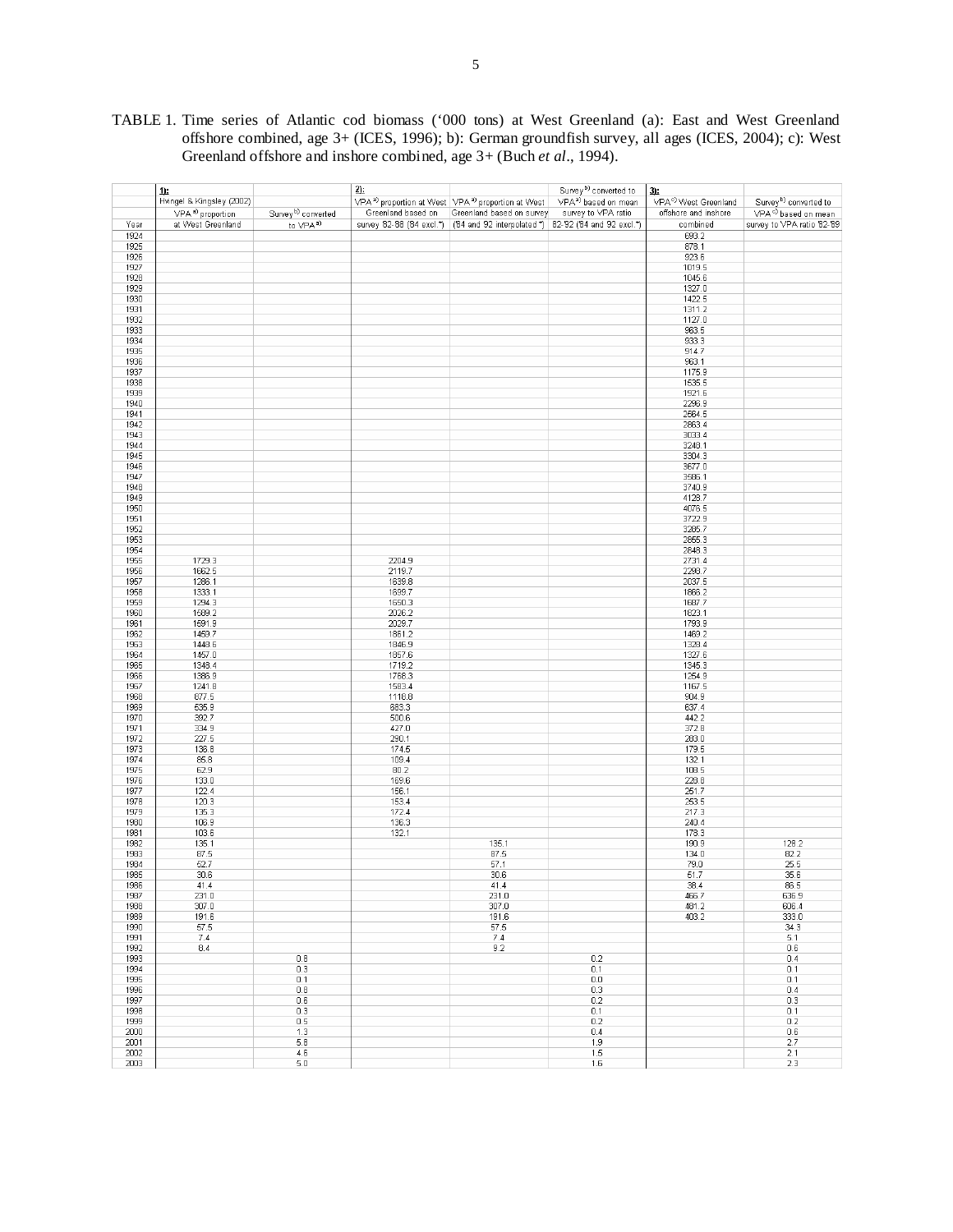

Fig. 1. Fraction of Atlantic cod survey biomass (all ages) at West Greenland.



Fig. 2. Atlantic cod survey biomass (all ages) to VPA (age 3+) ratio for East and West Greenland combined.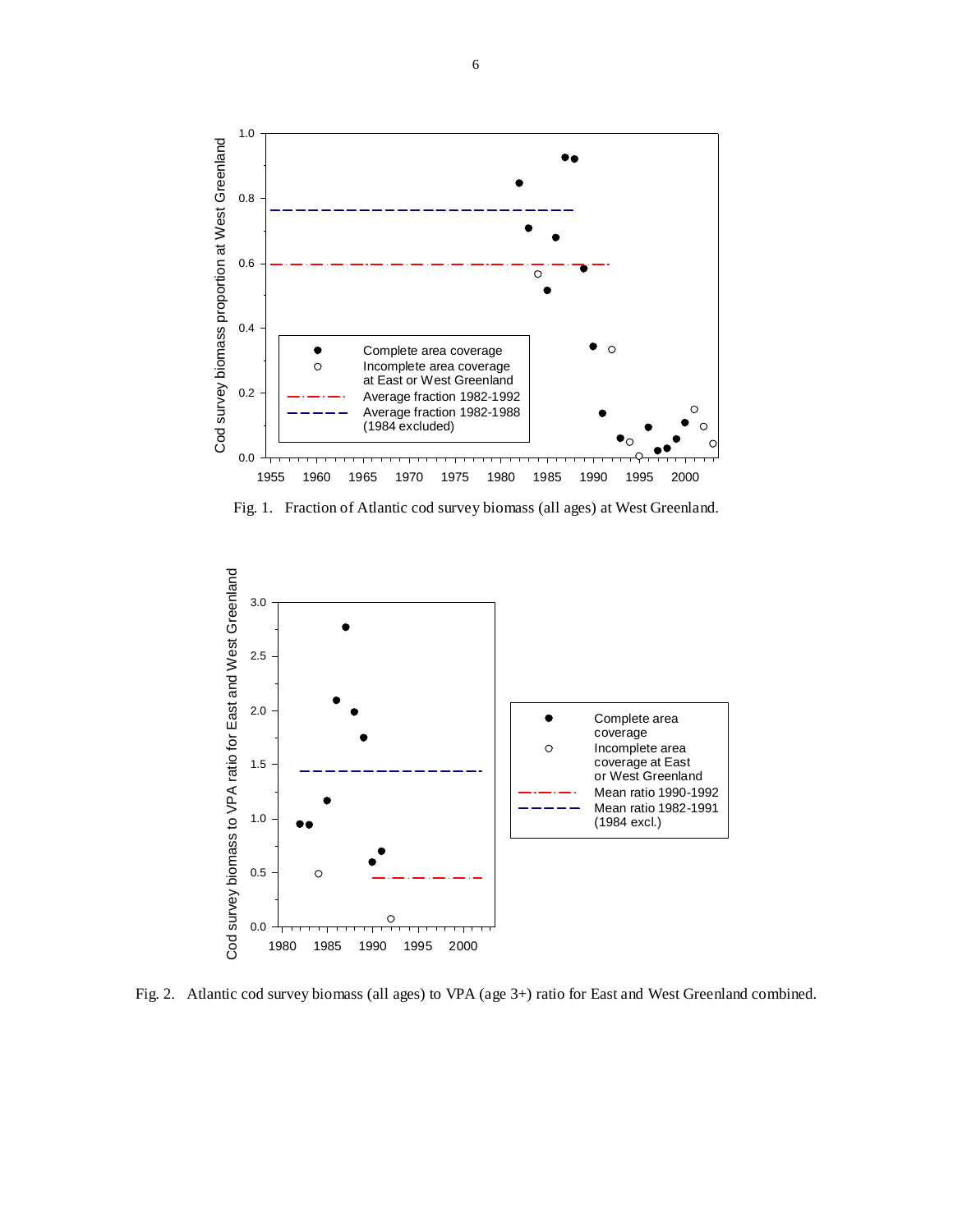

Fig. 3. Atlantic cod survey biomass (all ages) to VPA (age 3+) ratio for West Greenland.



Fig.4. Comparison of Atlantic cod survey indices (all ages) and VPA biomass estimates (age 3+) for West Greenland.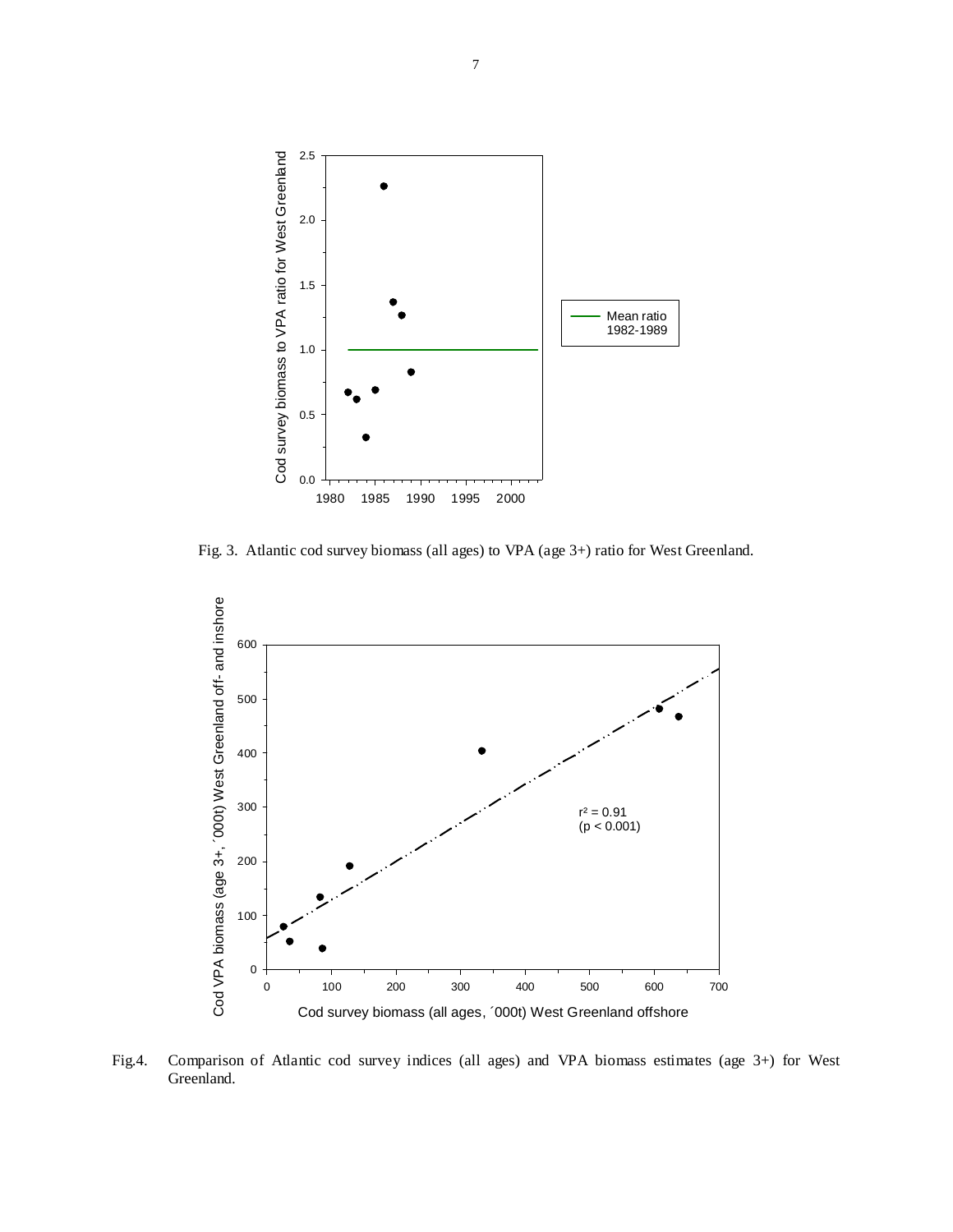

Fig. 5. Comparison of time series of Atlantic cod biomass at West Greenland, 1924-2003.